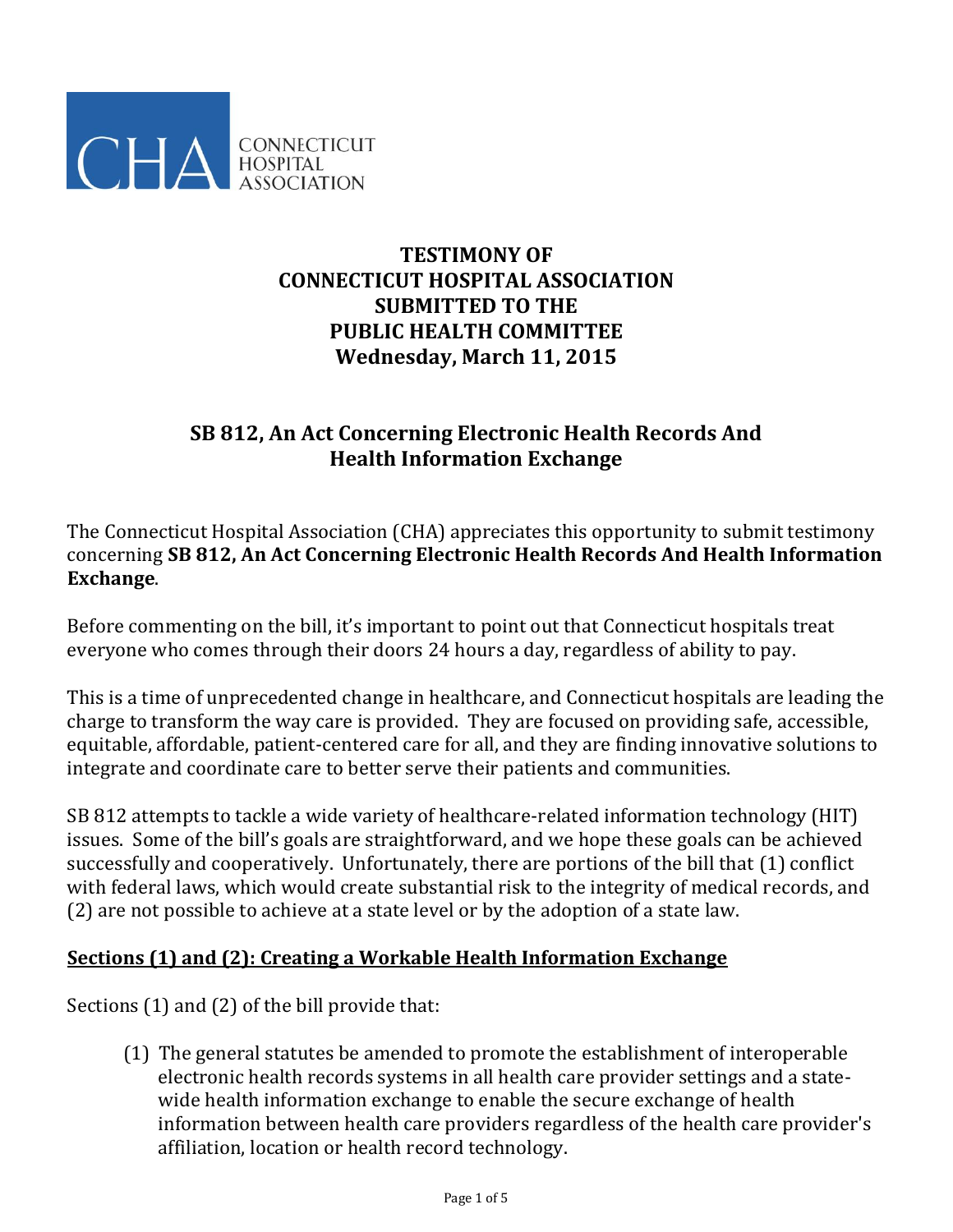(2) The general statutes be amended to designate "eHealth Connecticut" as the entity for advancing the use and adoption of electronic health records in all health care provider settings and for coordinating and integrating public and private health information technology and information exchange efforts in the state.

We applaud the goal to cultivate a viable, statewide health information exchange (HIE) in Connecticut. Connecticut has already spent close to \$8 million dollars with very little or no results. The earlier, multiple efforts that ultimately failed to launch an HIE were the combined result of too little content expertise and an unwillingness to engage providers, patients, and patient advocates fully in the design. CHA and hospital health IT professionals were among the scores of providers and advocates who volunteered for countless committees and meetings in the hope of offering perspectives. But Connecticut's efforts were not aligned appropriately with the needs of the provider community and critical patient privacy and security laws.

To the extent that Sections 1 and 2 of SB 812 are meant to reignite the effort to achieve an affordable, meaningful, and accessible HIE, we have substantial common ground, and we stand ready to join in those efforts. But we urge strongly a different approach than in prior efforts. Specifically, experts in the field – health IT experts, providers who would be using the system, and patient advocates – must be involved and have their voices heard at every step of the HIE's development.

Additionally, we note that the federal government is taking the lead in setting the technological framework for an interoperable and widely accessible healthcare environment as outlined in the recent draft report, *Connecting Health and Care for the Nation, A Shared Nationwide Interoperability Roadmap*, issued by the Office of the National Coordinator for Health Information Technology (ONC) on January 30, 2015. The ONC is part of the U.S. Department of Health and Human Services, and the principal federal entity charged with coordination of nationwide efforts to implement and use the most advanced health information technology to facilitate the electronic exchange of health information.

ONC's report concludes that the move toward interoperability in Health IT will take another ten years, and *must be directed at a national level*. This is the conclusion reached by all experts in Health IT. Connecticut law cannot mandate a faster reality. These IT changes must be undertaken in a measured manner consistent with the federal roadmap.

We respect and support the establishment of a state HIE but urge that we follow the lead of the federal government when assisting Connecticut with the challenge of improving the healthcare system, including efforts to reach reliable interoperability across the care continuum through a steady and planned process.

We believe that the high-level goals of SB 812 can be met through a cooperative, planned approach as set forth in Sections 1 and 2, and we look forward to working with this Committee and other stakeholders to reach these important goals.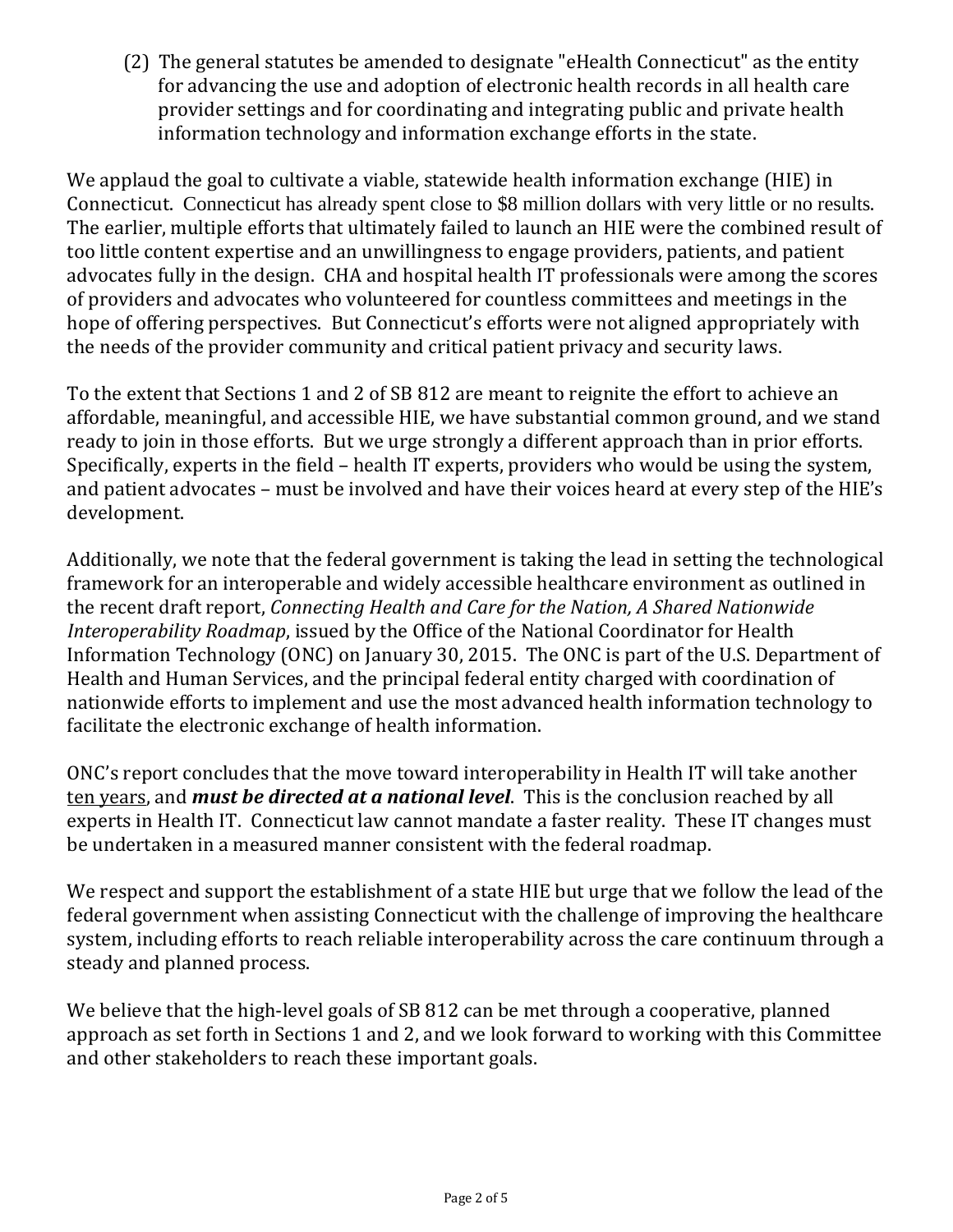## **Sections (4), (5), and (6): Technology Sharing**

Sections 4, 5, and 6 provide:

- (4) The general statutes be amended to require each hospital to adopt an interoperable health records system and enable bidirectional connectivity for the secure exchange of patient health records and information between the hospital and other licensed health care providers using certified electronic health record technology.
- (5) The general statutes be amended to prohibit any hospital, in implementing its interoperable health record system, from (A) requiring a health care provider to pay for any hardware, software or other internal cost associated with the hospital's implementation of its health records system, (B) charging any fee for connecting to, or exchanging information through, the hospital's health records system, (C) refusing to implement any available hardware, software or other functionality that would support such exchange, and (D) requiring a health care provider to adopt, add to or modify any information technology.
- (6) The general statutes be amended to require each hospital to support, to the extent permitted by federal law, the adoption and implementation of electronic health records systems by independent health care providers who refer patients to the hospital by funding eight-five per cent of the information technology, software and training costs associated with the health care provider's adoption of electronic health records systems and paying for any electronic interface necessary to allow the health care providers' electronic health records systems to communicate with the hospital's system.

These sections are contrary to the federal laws relating to EHR operations and functionality, the rules for donation of certified EHR, the IRS rules regarding private inurement and private benefit, and privacy and security requirements. Moreover, they are not coordinated with the technological realities of the national framework for achieving a sustainable health information ecosystem. Our specific concerns are set forth below.

Currently, all hospitals in Connecticut operate health record systems that are capable technically of supporting appropriate connectivity with other systems, and that allow for interoperability with a variety of other health IT systems and components. These systems are highly complex, incredibly expensive, and built over a period of years. The systems are not static. They require continuous improvement, technical upgrades, monitoring, and ongoing maintenance. Security requirements include not just protecting against intrusion or theft, but also ensuring the integrity of the record.

Ensuring the integrity of a medical record necessarily includes – by law – having technical features and administrative policies to: limit the type of records that can be accessed; set the thresholds for who should have access and under what circumstances; set policy on who can enter information into the record; and have technical features to monitor record access and activity. A hospital or practice has a duty to ensure record integrity.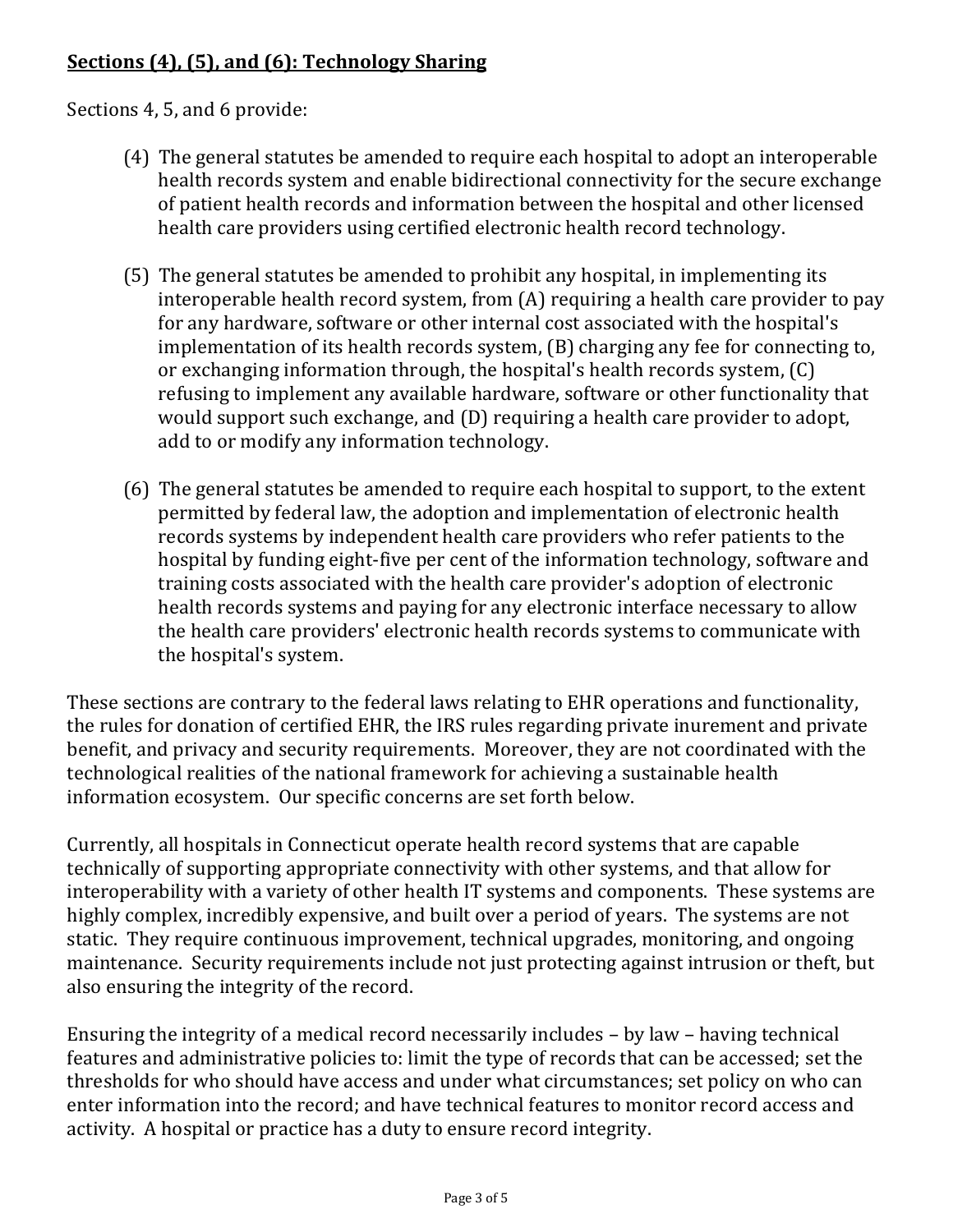Section 4 of the bill appears to seek that hospitals and providers have a bidirectional "open records" system to exchange medical information, without regard to the various requirements, risk protocols, risk assessments, or technology concerns that exist in current state and federal privacy and security laws, as well as industry standard practices. Under the proposed bill's language, the only qualification for being able to access a hospital's record (or for a hospital to access the practitioner's record) appears to be having the status of a licensed healthcare provider. *Federal law does not permit that level of unchecked access*. Access to medical record systems is, at all times, subject to all federal privacy and security rules, including the vetting, validation, selection, and approval processes as set forth by each covered entity's privacy and security safeguards. Federal law preempts any dilution of patient privacy rights or security standards.

Sections 5 and 6 of the bill attempt to mandate that hospitals *donate* EHR technology to physician practices. Federal tax law does not support such a mandate as it would be transferring not-for-profit assets for the private benefit of for-profit entities. Federal fraud and abuse laws also do not support the required "donation" to physician practices.

Under defined circumstances, federal rules permit the *voluntary donation* of very specific, and highly limited, EHR system support, but such donations are subject to a multitude of requirements. The federal requirements include several essential elements that cannot be met under Sections 5 and 6 of the bill:

- The physician or practice cannot possess equivalent items or services.
	- $\circ$  If the physician or practice has an EHR with similar functionality already, the donation cannot be made without violating federal law.
- The donation may include software only, as well as training on the software and software support. The donation may not include hardware, manpower, associated technology infrastructure, or overhead.
	- o Section 5, almost in its entirety, would conflict with federal law.
- A physician receiving the donated items and services must pay the hospital in advance – 15 percent of the cost for the items and services. The hospital may not loan, subsidize, or finance the 15 percent. Additionally, there may be tax consequences to the physician or practice for the donated 85 percent.
	- o Hospitals lack the funds to outlay 85 percent of the cost of software and training for every practitioner. The federal rules contemplate voluntary donations.
	- o Even if it were legally permissible (which we contend it is not), the cost would be prohibitive for hospitals.
- The donation arrangement must: be in a written agreement that is signed by the parties; specify the items and services, cost, and the practice's contribution amount; and cover all of the items and services provided between the parties.
	- o The federal donation law and regulations contemplate only voluntary subsidization of physician EHR adoption; as such, entering the required contract is also voluntary.